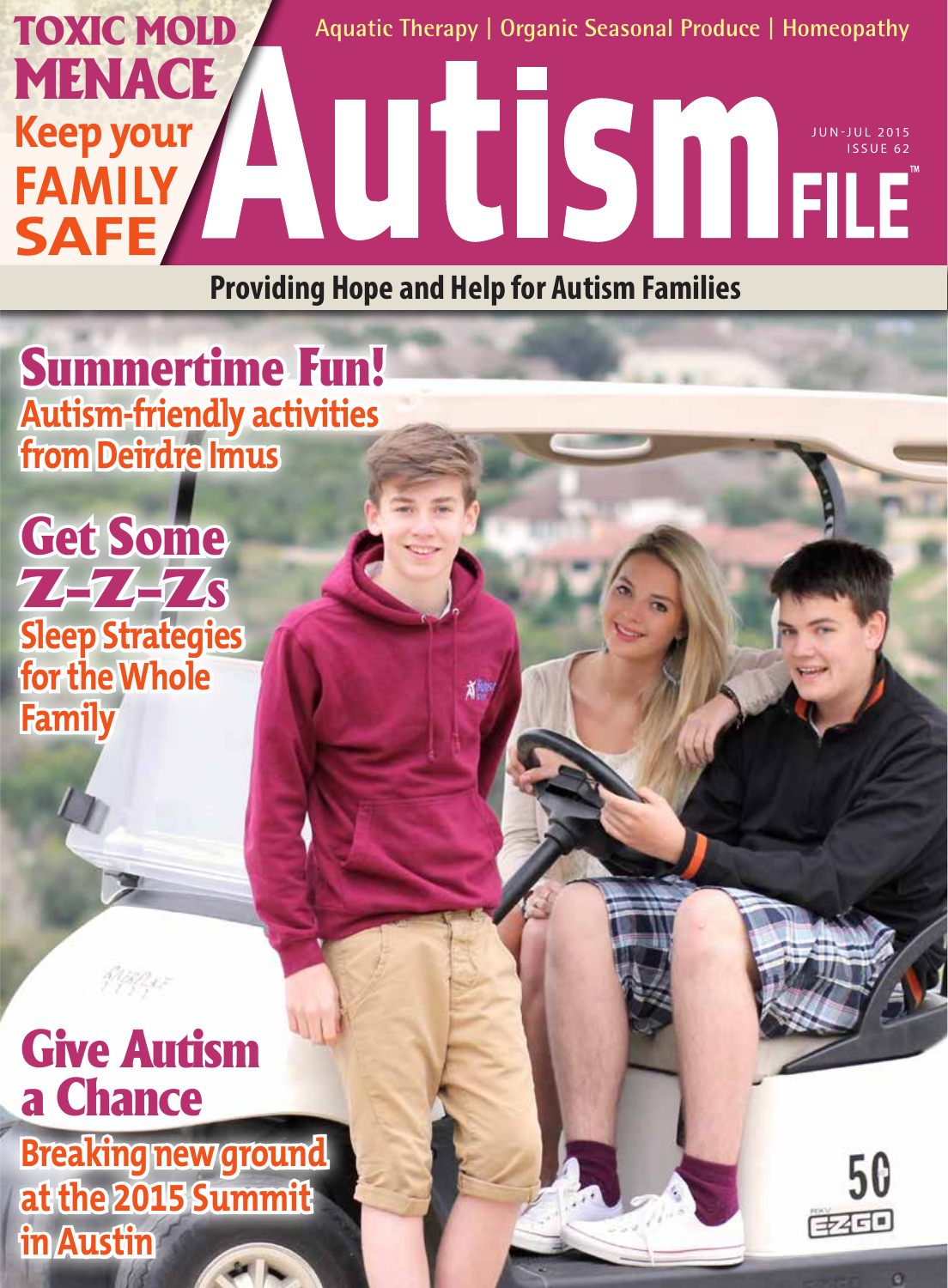

# **HAVE A SAFE,<br>SUN-KISSED SUMMER!**

*Enjoy autism-friendly fun in those lazy, hazy, crazy days ahead…* 

**B Y D E I R D R E I M U S** 

Super longer days and a slow-<br>
out of every drop of suplight each<br>
out of every drop of suplight each er pace, summer goes by in a flash. We squeeze the most out of every drop of sunlight, each muggy night amidst the mosquitoes and crickets. And yet, the season can feel like it's over before it even begins. Weekends fill up with commitments; weekdays melt one into the next. We long to laze in summer's special spark, but then reality sets in. And by reality, I mean our kids.

No one loves summer more than children, with their boundless energy and disdain for homework. The burden to fill this extended time, however, falls on their caregivers: the parents, grandparents, aunts, uncles, siblings, babysitters, and

*There's something magical about planting, nurturing, and enjoying vegetables or flowers grown by your own hand. This is true when you're 50 and also when you are five.*

 $\blacktriangle$ 

anyone else charged with creating meaningful activities that will not only stimulate children's developing brains, but also kill a few hours.

 For the sake of everybody's sanity, this time is best spent away from television and other technology that takes us out of the present moment. There are almost too many ways to entertain kids of any age in the great, green outdoors and maybe even enjoy yourself a little bit in the process (I won't tell).

#### **Grow a garden—no matter where you live**

Parks are fantastic, and parks are ubiquitous, and we should all spend as much time as possible in these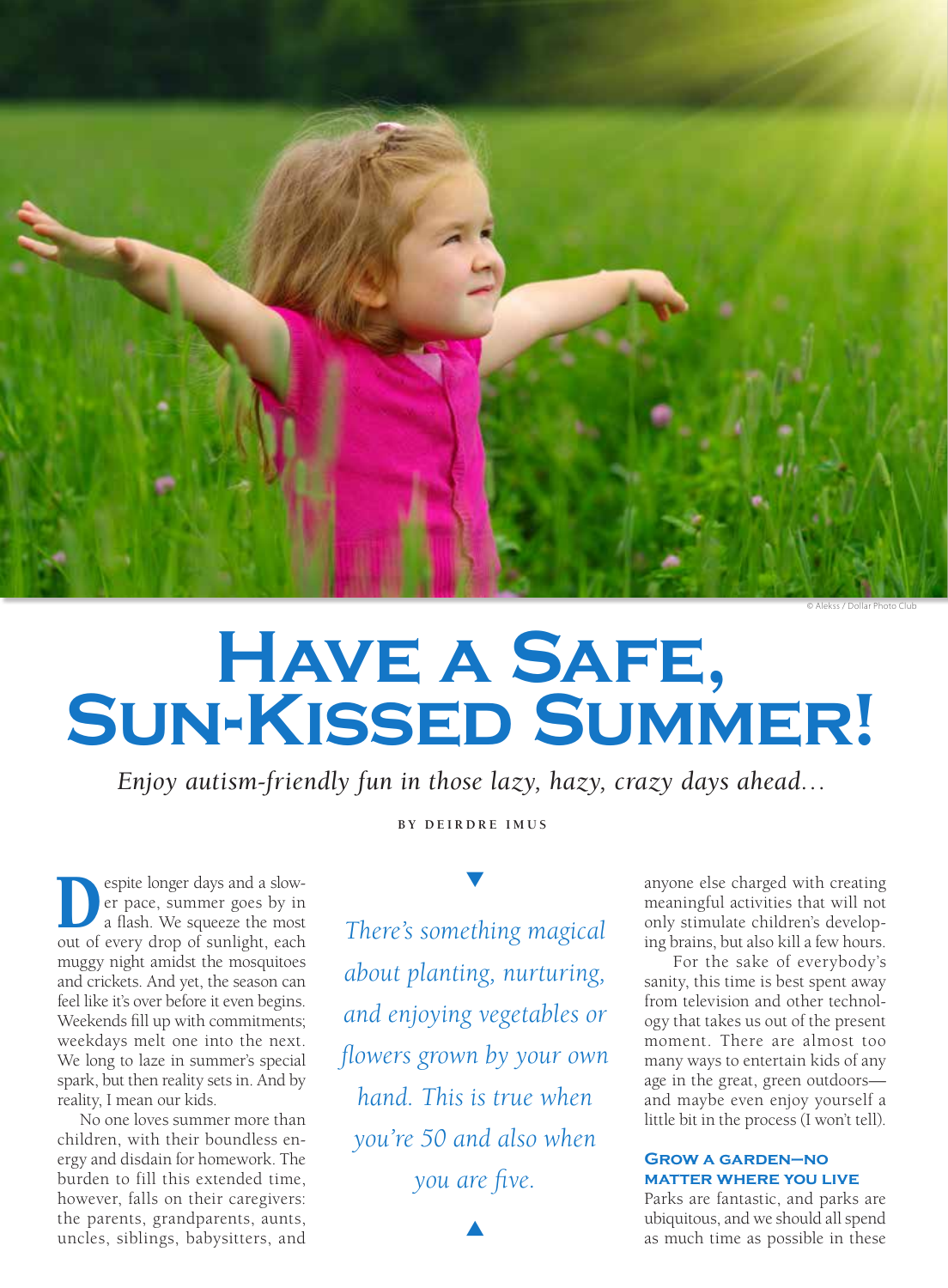**GROWING TOGETHER-Whether it's planting** flowers, fruits, or vegetables, nothing compares to gardening with your child.



prized places. But gardens are pretty fantastic too, and unlike a park, you can create one in your own backyard—or front yard, or on the side of your house, or in a window box. Studies have shown gardening can decrease stress, and it has also been found to promote physical activity in kids.

 There's something magical about planting, nurturing, and enjoying vegetables or flowers grown by your own hand. This is true when you're 50 and also when you are five. Gardening is an excellent way to teach children the value of hard work, of patience, and of caring for something other than themselves. Plus, kids can see, smell, or eat the outcome of this labor, which is a nice dose of instant gratification.

 As a bonus, gardening provides the opportunity for the entire family to consider more seriously just where their food comes from, and how it is grown. Growing your own organic produce helps you avoid eating genetically modified crops. Remember, the DNA of genetically modified foods is purposely altered, and it's not something I recommend introducing into your body. If you'd like to read more research on the perils of genetically engineered foods, I recommend the book *Altered Genes, Twisted Truth* by Steven M. Drucker.

#### **Avoid pesticide perils**

Eating food from your own organic garden also protects your family from pesticide consumption. Pesticide use in conventional farming is rampant; its effects are long-lasting and wide-reaching. Our many chemical exposures—beginning in the womb—stay with us throughout our lives, according to the Pesticide Action Network North America. We encounter pesticides not only when we eat fruits and vegetables that have been

sprayed with these chemicals, but also in the air, water, and soil that has been consequently contaminated.

As I've noted before, eating foods treated with pesticides is especially risky for children. Studies have found that children whose mothers were exposed to pesticides during pregnancy might be at an increased risk for autism spectrum disorders. Pound for pound, kids eat more food, breathe more air, and drink more water than adults. Their developing bodies are still maturing, and according to the U.S. Environmental Protection Agency (EPA), pesticides may block the absorption of important food nutrients necessary for normal, healthy growth. When you grow your own food in carefully sourced soil, you can rest (just a little bit) easier at night. Check out BeyondPesticides.org for the latest news on pesticides, and healthy alternatives.

#### **Sunscreen safety**

Whether in a garden or somewhere else, chances are you'll be spending more time outside this time of year, which means more interaction with pesky bugs and powerful sunshine. It is more important than ever to protect your entire family from the critters that want to bite, and the sun that wants to burn.

 Finding a natural sunscreen free of harmful chemicals is no easy task; many of the substances that help keep the sun's harmful rays at bay are toxic in other ways. As the Environmental Working Group (EWG) notes in its excellent *Guide to Safer Sunscreens,* many of the most common sunscreens on the market contain chemicals like oxybenzone and avobenzone. While they are effective in blocking some of the sun's harmful rays, these ingredients also penetrate the skin and get into the bloodstream.

 Studies have found that sunscreen chemicals may mimic hormones in the body, and oxybenzone in particular can cause allergic skin reactions, as well as an increased risk for endometriosis and lower birth weight in daughters, according to information provided on EWG's website. Mineral sunscreen, by comparison, is made using zinc oxide and/ or titanium dioxide, usually in the form of nanoparticles, which don't penetrate the skin.

 When selecting a sunscreen, EWG cautions against using sprays, which can be tempting given children's tendency to wiggle and inability to stand still for lotion application. However, aerosolized sprays pose serious inhalation risks, especially to people with existing respiratory conditions like asthma.

 Another trap to avoid with sunscreen is buying one with a high sun protection factor (SPF). While the adage that more is better may apply when it comes to eating vegetables or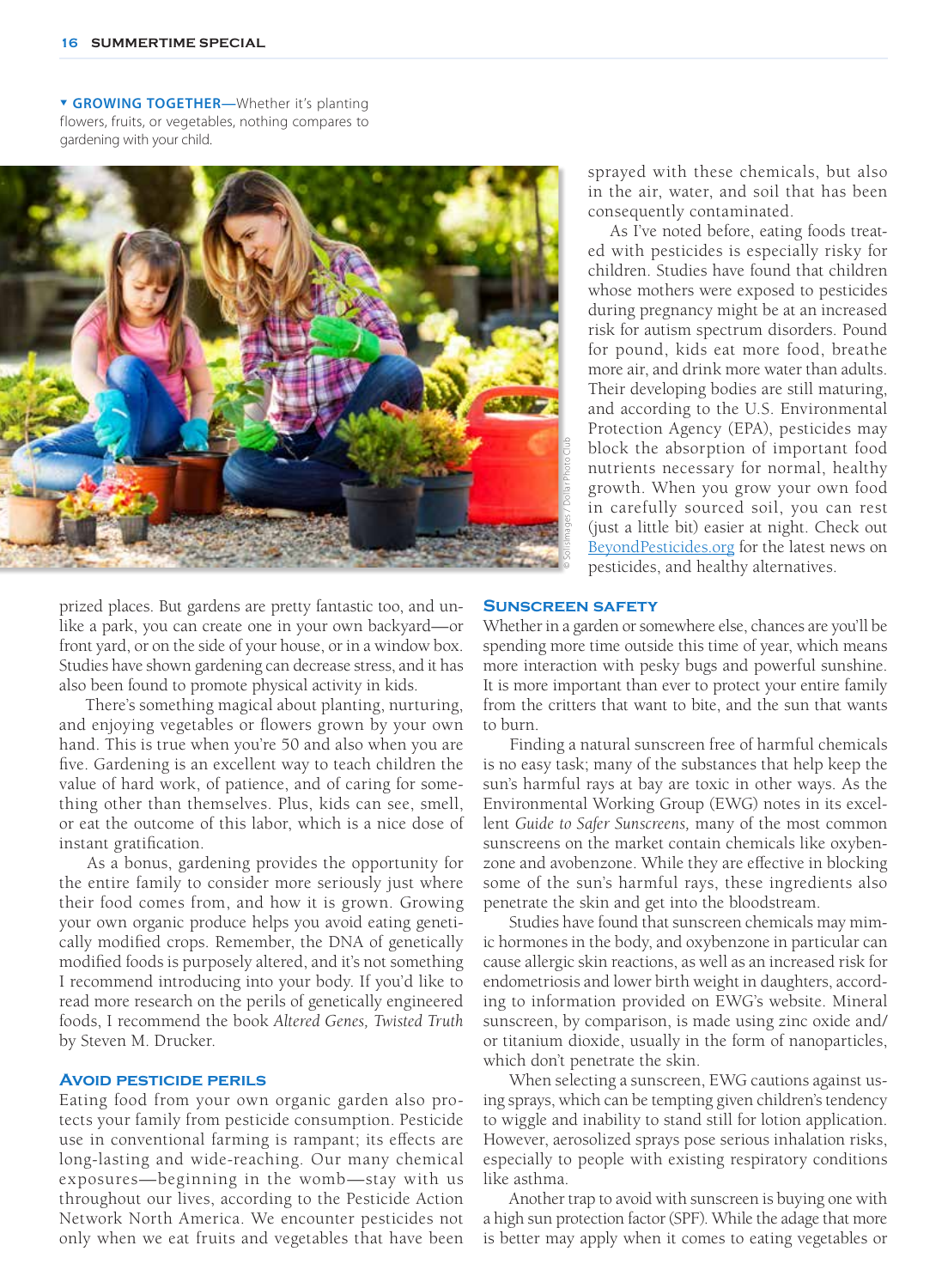running miles, higher SPF may actually give people a false sense of security, causing them to spend more time in the sun. SPF refers only to protection from UVB rays, which cause burns, but it does little to guard against harmful UVA rays, which penetrate the skin and can cause skin cancer.

What's more, a higher SPF product requires higher concentration of the risky sun-filtering chemicals I mentioned earlier. EWG suggests avoiding any sunscreens with SPF higher than 50; for more information on the healthiest lotions check out their website: http:// www.ewg.org/sunsafety

 Nearly five million people are treated for skin cancer in the U.S. each year, and rates of this deadly cancer are only increasing according to the Skin Cancer Foundation. It has never been more pertinent to practice sun safety, and while applying natural, non-toxic sunscreen is key,

there are other ways to protect your family from

the sun's harmful rays. The Skin Cancer Foundation suggests seeking shade, especially between 10am and 4pm; covering up with clothing, including a broad-brimmed hat; and wearing UV-blocking sunglasses. And don't forget to examine the whole family head-to-toe once a month for any suspicious skin changes.

#### **Battling bugs safely**

When it comes to that other summer peril—bug bites—long sleeves and long pants can go a long way towards protection, but are unfortunately not the most practical apparel for heat and humidity. Many people are prone to trust the harshest of chemicals when it comes to warding off mosquitoes and ticks, but these repellents can attract other health problems.

If avoiding DEET or other powerful chemicals is paramount for your family, there

are botanical options for keeping bugs away. Some © Krzysztof Wiktor / Dollar Photo Club

#### **Organic Produce: A Bounty of Health Benefits**

Ideally, we'd all grow organic food in our gardens and live happily ever after. In reality, this commitment would become a full time job, something many of us already have. Which is why when you can't eat from your own garden, it's more important than ever to buy organic produce, preferably from a local farm. Research has found organic produce has more healthful properties than its non-organic counterpart, and supporting local farms means less fuel is needed to deliver the goods from the farm to your table.

Cutting down on, or eliminating, transport time is also another major reason to grow your own fruits and vegetables—not only because it will improve your carbon footprint, but because produce loses a bit of its luster in transit. The sooner you eat a tomato after it has been picked, for instance, the more nutritional benefits you'll derive from that sucker. Visitreally, but like many other outdoor pursuits is best in summer. Not only is the harvest more exciting, but in most parts of the country it's simply not that fun being outside in the cold weather. And if being outdoors feels good, that's because it is good for you: research published in 2010 found that being outside in nature makes people feel more alive, which in turn may make us more resilient to physical illness.

 Part of the reason nature can be so energizing is because it promotes both physical activity and social interaction. Gardening may seem like a solitary undertaking, but planting and pruning and picking plants has never been more interactive. According to a 2014 report by the National Gardening Association, there was a 200 percent increase in community garden participation in the U.S. between

ing your local farmer's market or participating in community supported agriculture (CSA) has never been more prudent, or more possible. For more information visit www. localharvest.org

 But wait! There are more benefits to extol when it comes to gardening, which can be done any time of year,



2008 and 2013. There are more than three million community gardens in this country—surely you can find one near you! Check out the website for the American Community Garden Association to find one near you: https:// communitygarden. org/find-a-garden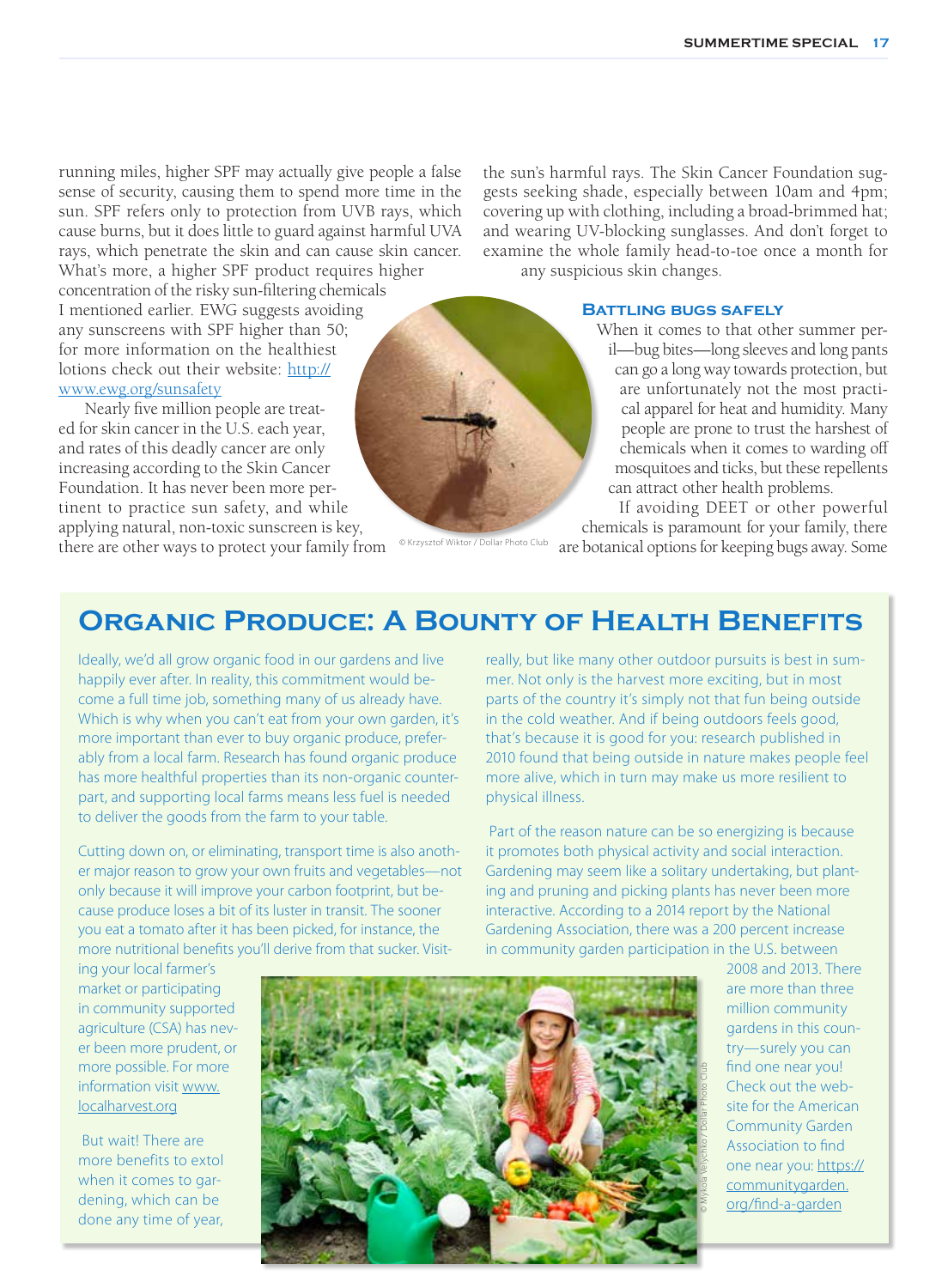of the more popular natural bug repellents contain castor oil, cedar oil, citronella oil, clove oil, geraniol oil, lemongrass oil, peppermint oil, rosemary oil and soybean oil, per the EWG. Though most of these repel bugs for only a short time, this route guarantees you will avoid introducing chemicals into your environment. It's also important to do a body check for ticks after you and your children have been in the yard, or a park, or hiking in urban and rural areas.

#### **Hit the road!**

Many of us seize the opportunity to escape our environments altogether this time of year and travel far from home, which is challenging no matter how many kids you have, no matter where they fall (or don't) on the autism spectrum. Journeying by plane can be particularly stressful, but there

Wings for Autism, an initiative created by The Arc, is specially designed to alleviate some of the stress that ASD families experience when traveling by plane. The program allows them to practice entering the airport, obtaining boarding passes, going through security, and boarding the plane. Though it may not benefit all families with special needs kids, it can be especially helpful for many. Plus, Wings for Autism also provides an opportunity for airport, airline, and security personnel to observe and interact with these individuals and deliver optimal services to them.

 As with anything, preparing ALL of your children ahead of time for some of the inevitable frustrations of air travel is advisable. Delays, long waits, and turbulence are maddening and frightening for even the most seasoned air traveler. Pack soothing, familiar toys, games, or snacks for an anxious



 **CLOSE-BY CAMPING—**Sometimes there's no place like home when it comes to summertime fun!

are ways to keep the pandemonium in check so that vacation isn't ruined before arriving at the destination.

 You've probably heard stories or experienced firsthand the nightmare of flying with children. The process is nervewracking for even the most well-traveled adult going solo; throw some kids into the equation, especially kids with autism, and all bets are off. Luckily, a growing number of airports around the country now allow individuals on the autism spectrum to "rehearse" for air travel.

child, and alerting flight attendants ahead of time to a child with special needs could be helpful, too. And maybe don't venture to the other side of the country or to Europe until all members of your brood are more accustomed to flying.

#### **Backyard benefits**

If staying close to home—*really* close to home—is more your speed, look no further than your own backyard. Driving hours away to a remote destination to experience